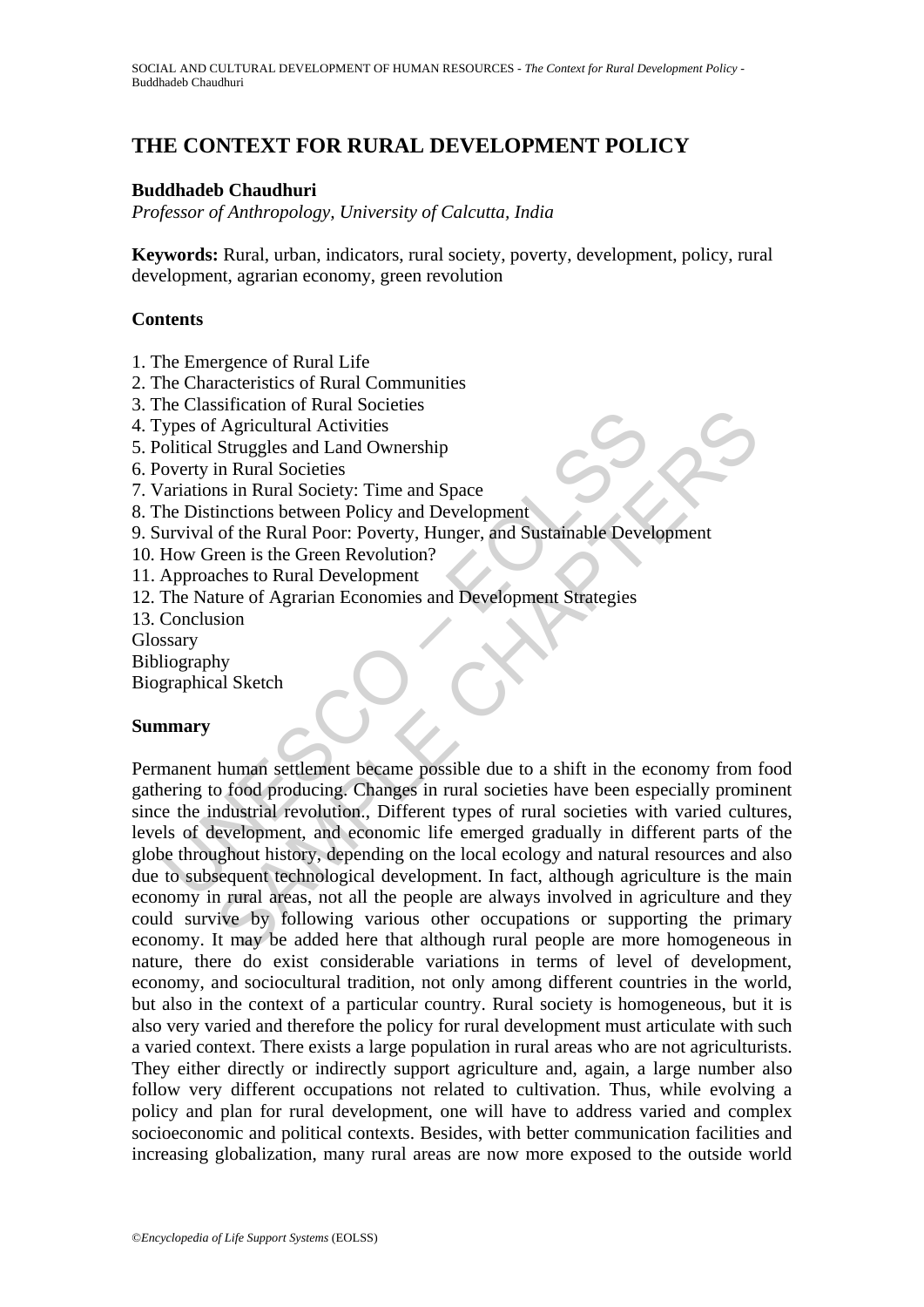and its influences, and are already part of the global economy. Naturally, rural development policy will also have to consider these issues.

A new development paradigm is also needed that puts people at the center of development, considers economic growth as a means and not an end, protects the life opportunities of future generations as well as the present one, and respects the natural systems on which all life depends. Growth does not necessarily mean development. Unless and until there is growth with justice, where people have equal share and access to resources, there can not be true development. It is well known that the green revolution has increased crop production, but it is also responsible for the concentration of holdings and increasing inequality. Proper development strategy may evolve with experience and experiment where traditional wisdom can contribute much. Technology is required but not the domination of technology over its creator.

## **1. The Emergence of Rural Life**

The first settled life in the form of a village community developed during the late Stone Age or Neolithic period with the emergence of a food-producing economy, with the domestication of plants (agriculture) and animals. During the Neolithic period, a foodproducing economy advanced greatly, producing a surplus of goods, productivity increase, and occupational specialization. Accordingly, this phase of human civilization is often called the Neolithic revolution. Again, with these surpluses, trade and commerce multiplied. These developments led to urbanization as trade and commerce centers emerged.

## **2. The Characteristics of Rural Communities**

The Emergence of Rural Life<br>
first settled life in the form of a village community developed de<br>
or Neolithic period with the emergence of a food-producing<br>
ensitication of plants (agriculture) and animals. During the Neol exercise of Rural Life<br>extend of sommators of contracts of several extendents<br>extend the energience of a food-producing economy, with<br>conditive period with the emergence of a food-producing economy, with<br>coron of plants (a The rural society characterized by village communities, and the urban society characterized by towns and cities have a number of contrasting features. The rural community is predominated by a natural environment having a direct relationship to the size of the community, with a general low density of population. Within rural society, the population is more homogeneous with less sociological differentiation. Rural societies tend to exhibit low territorial and social-strata mobilities, and the relationships among rural inhabitants are through direct and primary contacts. Their social relationships tend to be personal and relatively durable over time. In fact, some of these characteristics can be better understood on a comparative basis, in contrast to urban society.

As one moves along a spectrum from rural to urban, one notes that the population becomes more heterogeneous, with more social differentiation and stratification, as well as more conspicuous social and territorial mobility. Although the general features of a rural society mentioned above are applicable to most rural settings everywhere, one must also examine the given historical context and general socioeconomic development of a particular setting or a specific country in order to investigate fully the variables involved in rural-urban development.

In addition to social indicators, demographic indicators also distinguish rural society from urban society. In general, demographers tend to classify a settlement with a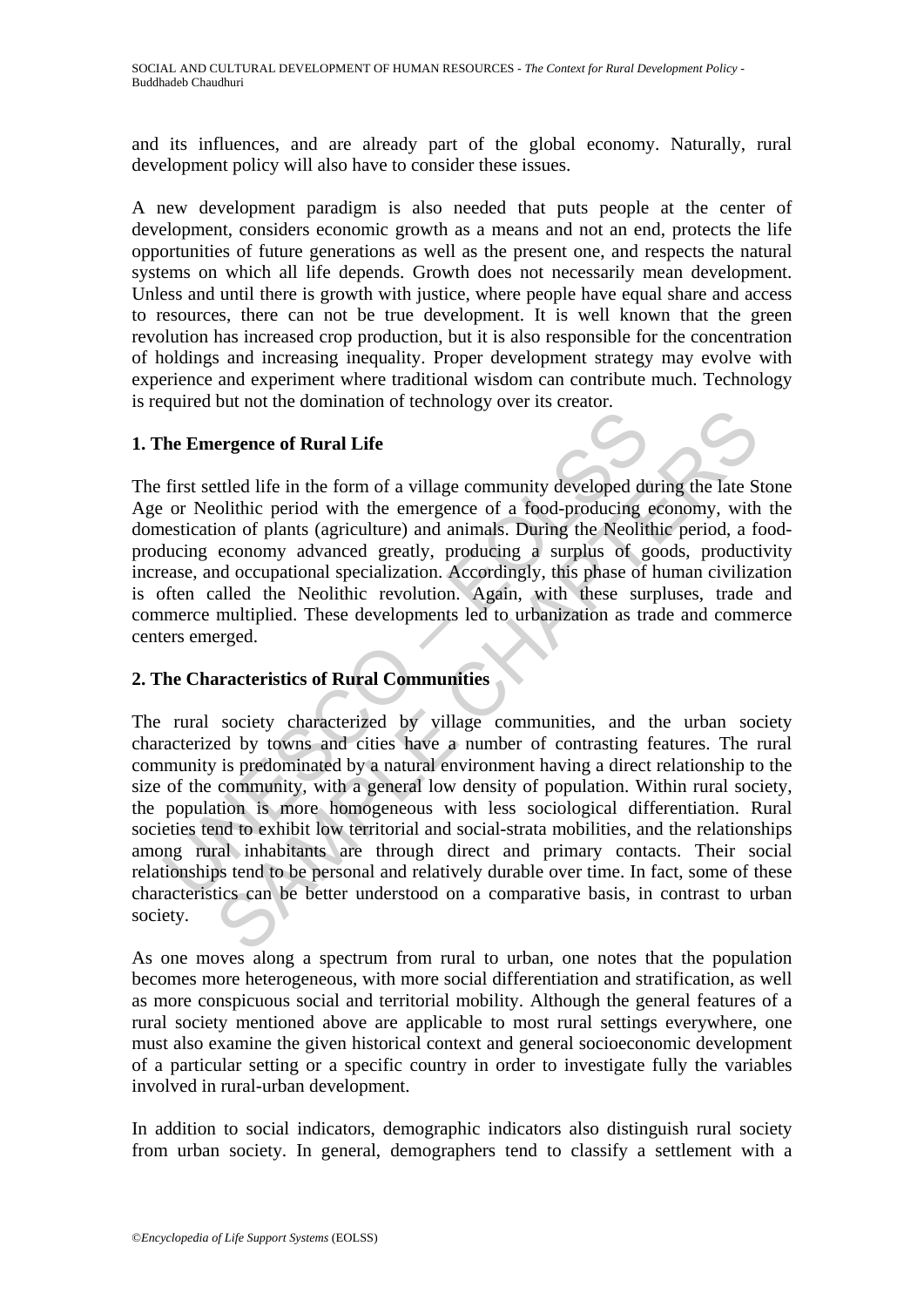population greater than 5000 as urban. In terms of occupations, settlements where more than 75% of the population depends on agriculture are considered to be rural.

A village is a small permanent collection of homesteads, and the village represents a rural society. The development of the village is intimately connected with agricultural production.

Permanent human settlement became possible due to a shift of the economy from food gathering to food producing. The village began to emerge along with a basic change in people's lifestyle, namely from nomadic food gathering to the settled way of attaining subsistence. With the introduction of the plow, irrigation techniques, and other technological innovations in agriculture, it became possible to produce enough food to maintain a permanent human settlement. This transformation, from food gathering to food producing, was a landmark in human civilization, as it initiated a higher phase of social formation and maintenance.

If producing, was a landmark in human civilization, as it initiated<br>al formation and maintenance.<br>hing consequences and was responsible for a rapid develigation. As people obtained surplus above subsistence level, may<br>high Formulation and mathematic included in the people and the people and the people and the people are all<br>giving, was a landmark in human civilization, as it initiated a higher phas<br>attion and maintenance.<br>tence of the plow, The emergence of the plow, agriculture, food production, and settled life had farreaching consequences and was responsible for a rapid development of human civilization. As people obtained surplus above subsistence level, many other activities beyond food production were developed. Not all settlers were involved in the main economic and agricultural pursuits and food could be stored for the future or for an emergency. It also brought about significant changes in the social organization. It not only supported ownership over natural resources, particularly land, but it promoted exchange, trade, and commerce. Thus the village was the first settled life and human habitation, and gradually emerged with the development of agriculture as bigger settlements, towns, or urban society.

Historians note that villages underwent varied structural changes throughout the premodern period. From organizations based on kinship or clan ties, there was a transformation to territorial ties, civil society with distinct multi-class social structure, and the resultant institution of the state. Changes in rural societies have been especially prominent since the industrial revolution, as villages have undergone rapid and fundamental transformations.

Depending on the local ecology and natural resources, and also due to subsequent technological development, different types of rural societies with varied cultures, levels of development. and economic life gradually emerged in different parts of the globe. Although agriculture is the main economy in rural areas, not all the people are always involved in agriculture and could survive by following various other occupations or supporting the primary economy.

The history of the village, in time and space, reveals such diverse village types as the Saxon village, the German *Mask,* the Russian *mir,* the self-sufficient Indian *gram,* and finally the modern village, which is an integral part of national and international economic systems. Again, depending on the political system of the state concerned, different types of economy and ownership patterns came into being, such as the collectivized agricultural economy in the former Soviet Union, and cooperatives of collective farms in Vietnam.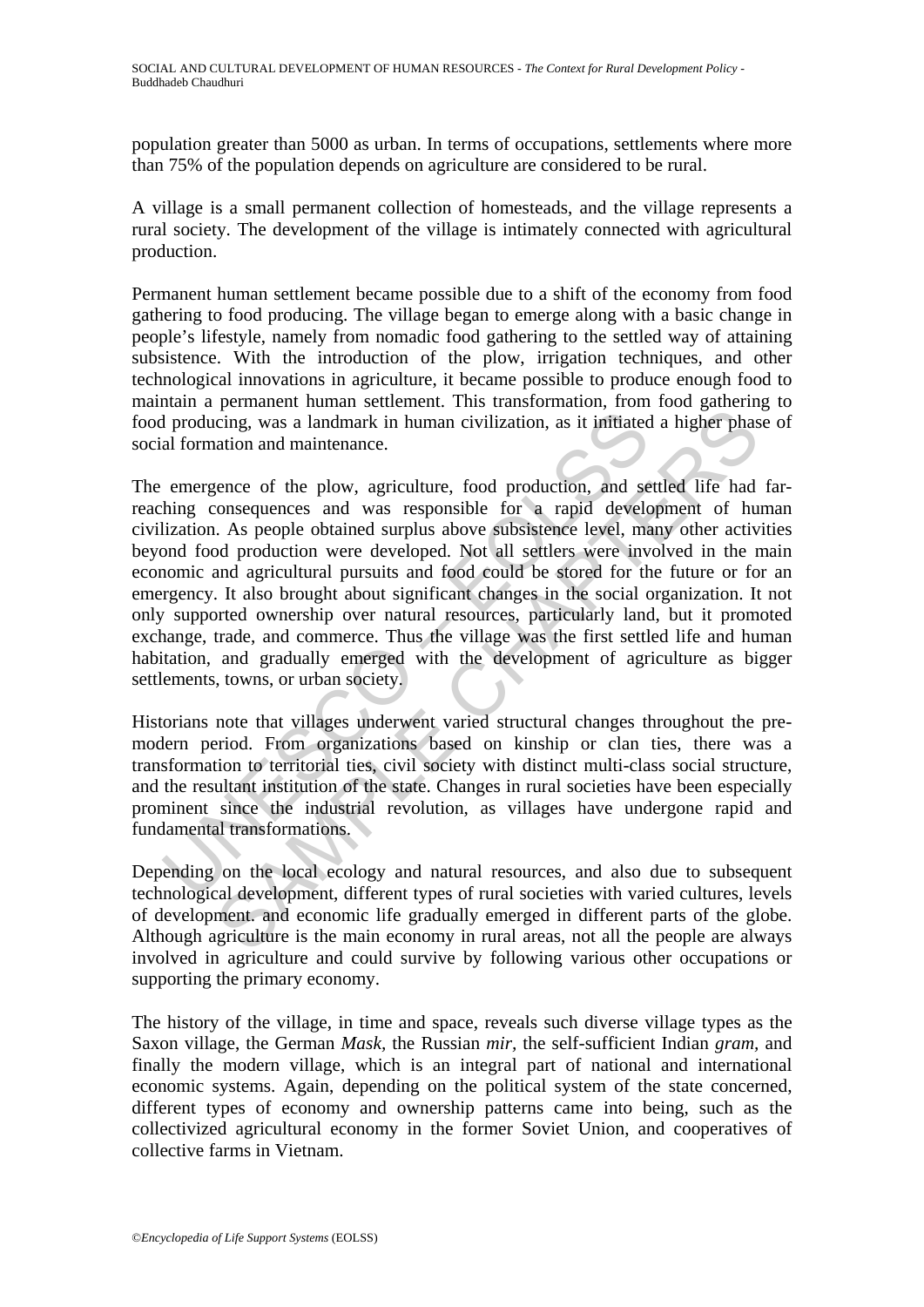#### **3. The Classification of Rural Societies**

Social scientists have classified villages or rural society in a number of ways. Thus there can be (a) migratory agricultural villages where people stay in a particular village for a few months depending on the period of cultivation, or (b) semi permanent agricultural villages were people stay for generations, even centuries. Again on the basis of settlement and location of cultivable land, the villages can be (a) nucleated, where the residential houses are located in clusters surrounded by agricultural land or (b) dispersed villages where cultivators live separately on their farmlands. It is obvious that social life differs greatly between the first type, of nucleated villages where people live in close proximity, and the second type, of dispersed villages where people have less social contact or interaction.

On the basis of social differentiation, stratification, and land ownership, villages can be classified into (a) villages composed of peasant joint owners, (b) peasant joint tenants, (c) peasants including some tenants and laborers, (d) tenants, (e) employees of a big private landowner, and (f) laborers and employees of the state, church, public landowner, etc.

## **4. Types of Agricultural Activities**

the basis of social differentiation, stratification, and land ownershave sified into (a) villages composed of peasant joint owners, (b) pe<br>peasants including some tenants and laborers, (d) tenants, (e) e<br>ate landowner, and is of social differentiation, stratification, and land ownership, villages can<br>to (a) villages composed of peasant joint owners, (b) peasant joint tend<br>to (a) villages composed of peasant joint owners, (b) peasant joint te Economic production is a basic human activity and the mode of production (productive forces and social relations of production) plays a crucial role in shaping the social structure, the psychology, and worldview of people. Land is the basic means of production in the countryside and the level of production and the way in which the products are distributed among the different strata of the society determines the level of the material prosperity of the society as a whole and of the various socioeconomic groups within it. Again, agricultural patterns also mold the institutional set-up of the society concerned as well as the cultural life of the people. Thus, agriculture can be undertaken to meet one's own need or subsistence type, or it can produce for the market to meet the needs of people outside, even at a global level. Agriculture can also be developed and planned in such a way that it not only eliminates the competitive market, intervening between producers and consumers, but also helps to transform agriculture. Planned agriculture with planned industry can change the economy in such a way that proper use of natural, technical, and human resources will be possible, increasing the wealth of the community and improving the quality of life and standard of living.

Historically, a number of factors are responsible for the transformation of subsistence agriculture into a market economy. In South Asia, for example, before colonial rule the economy was basically subsistence in nature., However, with the change in the land tenure system, in order to pay tax at different levels and to meet various demands with the penetration of a market economy, subsistence agriculture increasingly ceased to produce for the village population alone and gradually started to produce for the national and subsequently the world market, becoming part of the cash economy.

It is interesting to note that while technique determines the techno-economic division of labor, it does not produce the same property relation. Thus, the plow is the main tool used in agriculture in slave and feudal societies as well as in modern underdeveloped or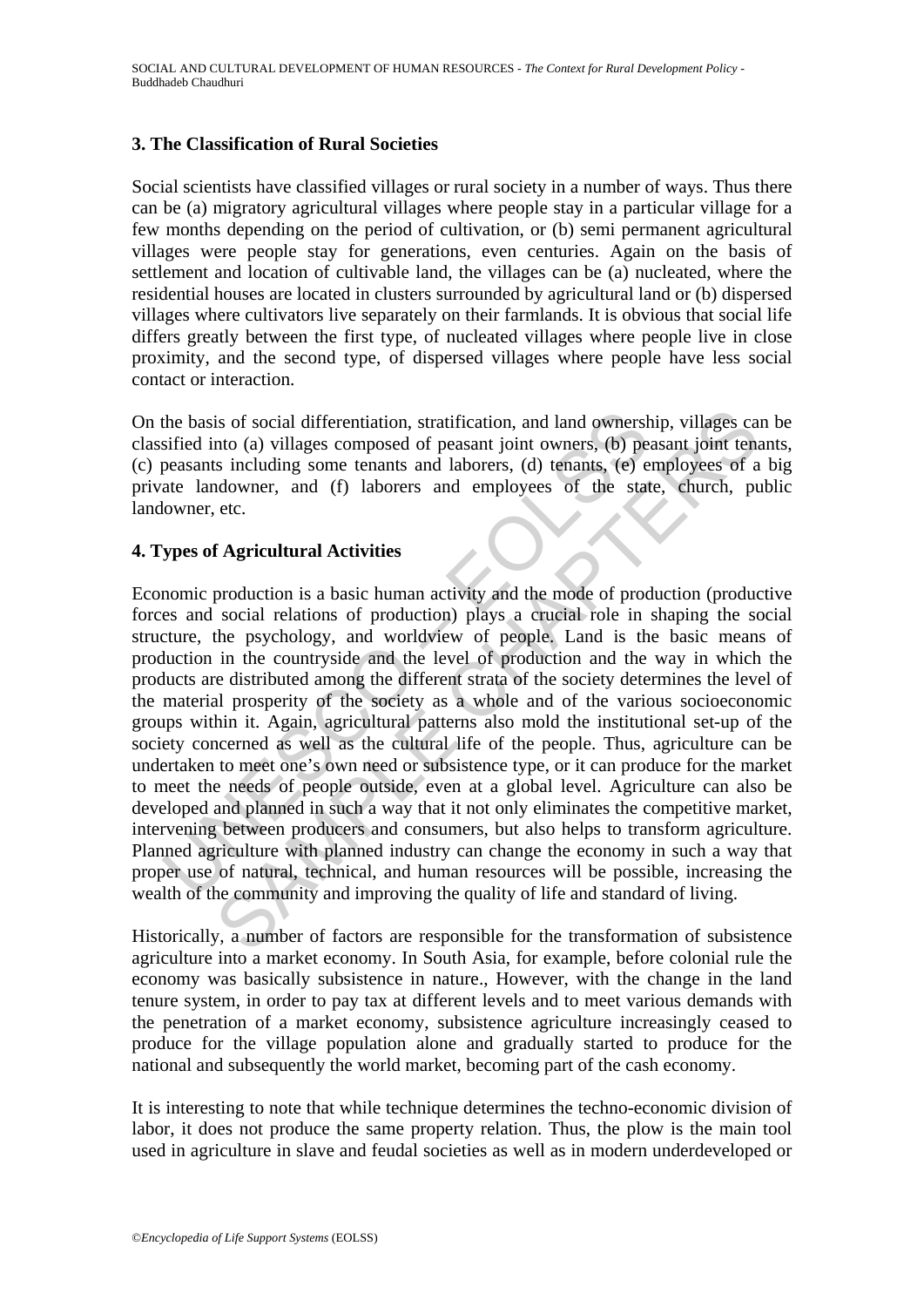developing capitalist societies such as India, Myanmar, and Indo-China. Again, the tractor and fertilizer were used in agriculture within the framework of such diametrically opposite types of land relations as capitalist U.S.A. and the communist former Soviet Union. Interestingly, when agriculture is carried on with the same plow, one may find such varied socioeconomic groups as serfs and barons, zaminders (big landlords) and tenants, peasants, and laborers. When the tractor and modern agricultural implements are used, one may find wage laborers, capitalist landowners, agriculturists, and laborers even working in state-owned collective farms.

#### **5. Political Struggles and Land Ownership**

tions and become free peasant proprietors. The success of the correctly explained by their solution of land problems. In fact, the success of as both the crucial question in all developing and less devert the world today. Something the peasant proprietors. The success of the communists in C<br>explained by their solution of land problems. In fact, the question of<br>explained by their solution of land problems. In fact, the question of<br>orbid toda In the past, there were many struggles in rural areas, mostly centering on existing land relations. During the French Revolution, the serfs wanted to abolish feudal land relations and become free peasant proprietors. The success of the communists in China is largely explained by their solution of land problems. In fact, the question of land relations has been the crucial question in all developing and less developed countries all over the world today. Because of a shortage of land, land-hungry agriculturists all over the world struggled to have real access to and command over the main natural resource—the land.

The problem of the standard of living of the rural population has been examined by a number of social scientists, including Zimmerman, Sorokin, Kirpatrick, and Sims. All have noted that the standard of living in rural areas is generally lower than that in urban areas in the because of the lower income in rural areas. In fact, the standard of living of farmers comes closer to that of the lower strata of the city population. Income, no doubt, is the basis for class formation, but class norms and values are also dictated by tradition.

- -

-

TO ACCESS ALL THE **16 PAGES** OF THIS CHAPTER, Visit: http://www.eolss.net/Eolss-sampleAllChapter.aspx

#### **Bibliography**

Anand S. (1992). Review of "Hunger and Public Action" by Jean Dreze and Amartya Sen. *Journal of Economic Literature* **30**, 919–921. [Discusses the problem of hunger and the strategies that need to be taken.]

Anand S. (1993). *Inequality Between and Within Nations.* Cambridge, Mass.: Harvard University, Center for Population and Development Studies. [Discusses in a global context the problem of inequality in the context of different nation-states and also in the context of a particular nation.]

Anand S. and Ravallion M. (1993). Human development in poor countries: on the role of private incomes and public services. *Journal of Economic Perspectives* **1**, 133–150. [Discusses the role of private and public sector in the context of development of backward countries.]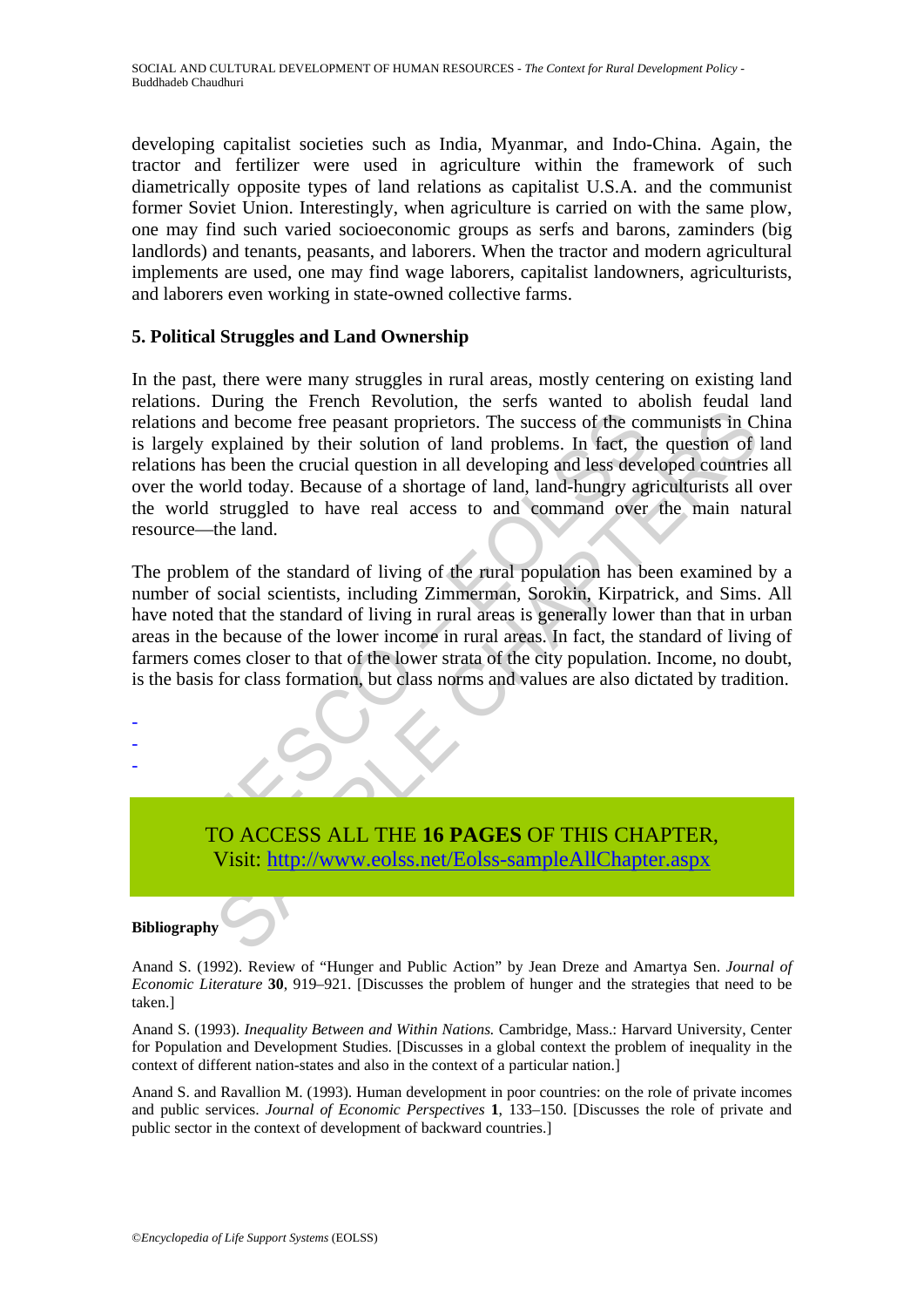Anand S. and Sen A. (1993). Sustainable human development: concepts and priorities. HDRO Occasional Paper 8. New York: United Nations Development Programme. [Examines the problem of sustainable development, issues, and strategies.]

Bread for the World Institute (1999). *Hunger, 1999: The Changing Politics of Hunger*, 138 pp. Silver Spring, Maryland: Bread for the World Institute. [Examines the issue of hunger in a global context.]

Bealer R.C., Willits F.K., and Kuvlesky W.P. (1965). The meaning of rurality. *Definitions of Rural Sociology* **30**, 255–266. [Examines the features and characteristics of rural society.]

Brown L.R. et al. (1993). *State of the World: Sustainable Society.* New York: Norton. [Examines the issue of sustainability.]

Brundtland G.H. (1992). Population, Environment and Development (The Rafael M. Salas Memorial Lecture, United Nations Population Fund. New York. September 28, 1993). [Examines the environment and development in the context of human population.]

Chaudhuri B., ed. (1992). *Our Lands, Our Lives, Agrarian Policy Crises in Asia*. Bangkok, Thailand: ACFOD. [Discusses critically the agrarian situation in different countries of Asia.]

Chaudhuri B., ed. (1969). *Encyclopaedia Britannica*. Vol., 7 & 19. New York: William Benton.

Chaudhuri B., ed. (1968). *International Encyclopedia of the Social Sciences.* Vols. 4 & 13. New York: Macmillan and Free Press.

Desai A.R., ed. (1978). *Rural Socoiology in India*. 5th ed. Bombay: Popular Prakashan. [Discusses the characteristics of rural society in India.]

Davis K. and Golden H.H.(1954/1955). Urbanization and the development of pre-industrial areas. *Economic Development and Cultural Change* **3**, 6–26. [Discusses the nature of urbanization and development in several countries.]

Duncan O.D. and Reiss A.J., Jr. (1956). *Social Characteristics of Urban and Rural Communities, 1950*, 421 pp. Social Science Research Council and U.S. Bureau of Census, Census Monograph Series. New York: Wiley. [Discusses the social features of rural urban communities.]

OD. [Discusses critically the agrarian situation in different countries of Asia.]<br>ulhuri B., ed. (1969). *Encyclopaedia Britannica*. Vol., 7 & 19. New York: Will<br>ulhuri B., ed. (1968). *International Encyclopedia of the So* , co. (1972). *Commic Policies at the Crossroads:* The United States and Development (1954). *From Line Scutsess* eritically the agrarian situation in different countries of Asia.] *Sampleon, Thata, ed.* (1968). *Internat* Jazaïry I., Alamgir M., and Panuccio T. (1992). International Fund for Agricultural Development. *The State of World Rural Poverty: An Inquiry into its Causes and Consequences*, 514 pp. (International Fund for Agricultural Development). New York: New York University Press. [Discusses the causes and implications of rural poverty in the global context.]

Krueger A.O. (1993). *Economic Policies at the Crossroads: The United States and Developing Countries.* Washington, D.C.: Brookings Institute. [A discussion of economic policies with reference to the USA and developing countries.]

Larson O.F. and Lutz E.A. (1961). Adjustments in community: facilities taking place and needed. *National Committee on Agricultural Policy, Adjustments in Agriculture: A National Basebook*. (ed. M.G. Smith and C.F. Christian). Ames, Iowa: Iowa State University Press. [A study of the nature of facilities required and available for development.]

Lewis W.A. (1955). *The Theory of Economic Growth.* Chicago; New York: Richard D. Irwin. [A critical discussion of the theory of economic growth.]

OECD (1992). *Development Cooperation Report*. Paris: OECD. [Examines the problem of cooperation and development from an economic perspective.]

Parsons T. (1964). Evolutionary universals in society. *American Sociological Review* **29**, 339–357. [A discussion of certain common aspects of society.]

Sen A.K. (1979). *Collective Choice and Social Welfare*, 225 pp. San Francisco: Holden-Day. [Stresses the importance and scope of social welfare.]

Sen A.K. (1981). *Poverty and Famines: An Essay on Entitlement and Deprivation.* London: Oxford University Press. [Examines critically the problem of poverty and famine and the nature of deprivation.]

Sen A.K. (1982). *Choice, Welfare and Measurement.* Oxford. Basil Blackwell. [The famous publication on welfare economics.]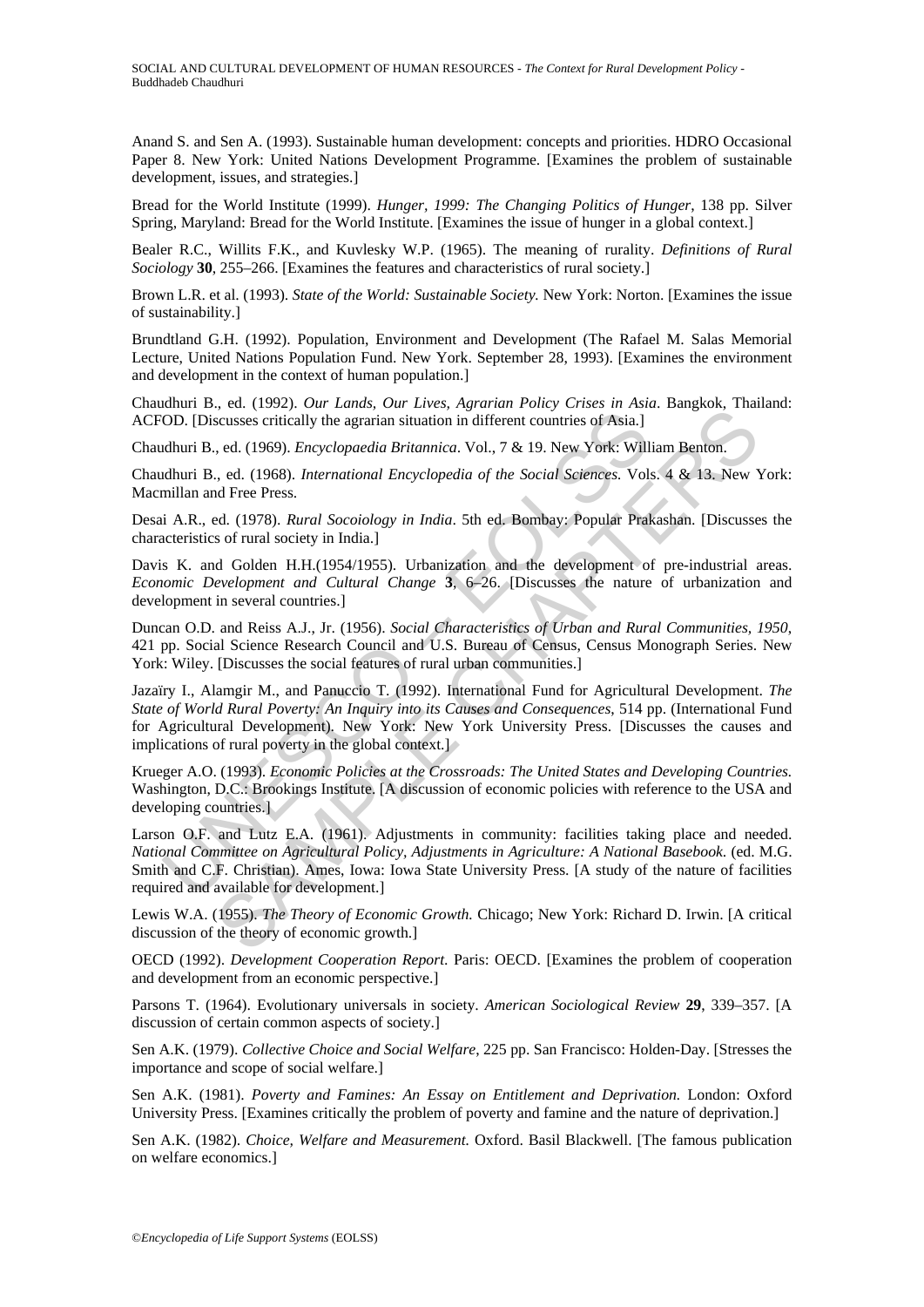Sen A.K. (1992). *Inequality Reexamined.* Oxford: Clarendon Press. [Discusses the problem and consequences of inequality.]

Smith D. (1993). *War, Peace and Third World Development* (Background Paper for *Human Development Report*). New York: United Nations Development Programme [Focuses on the role of peace and the effect of war in the context of third-world development.]

Sorokin P. and Zimmerman C.C. (1929). *Principles of Rural Urban Sociology.* New York: Holt. [Deals with different aspects of rural urban sociology.

Sorokin P.A., Zimmerman C.C., and Galpin C.J., eds. (1930/1932). *A Systematic Source Book in Rural Sociology*. Minneapolis: University of Minnesota Press. [Deals with various aspects of rural sociology.]

Solow R.M. (1974). The economics of resources or the resources of economics. *American Economic Review* **64**(2), 1–14. [Stresses the importance of resources in the economy.]

Solow R.M. (1974). Intergenerational equity and exhaustible resources. *Symposium on the Economics of Exhaustible Resources* (Special Issue of *Review of Economic Studies*). Edinburgh: Longman for the Society for Economic Analysis. [This article deals with the use and exploitation of resources.]

Solow R.M. (1992). *An Almost Practical Step toward Sustainability*. (Invited Lecture on the Occasion of the Fortieth Anniversary of Resources for the Future, October 8). Washington, D.C.: Resources for the Future. [Examines critically the issue of sustainable development.]

Srinivasan T.N. (1994). *Human Development: A Paradigm or Reinvention of the Wheel?* (Paper presented at American Economic Association Meeting, January 3, Boston, Mass.). [Examines critically the problem of development.]

United Nations Development Programme (UNDP) (1994). *Human Development Report.* Bombay: Oxford University Press. [A UNDP report on different socioeconomic indicators of development covering the countries of the world.]

United Nations Population Fund (UNFPA) (1991). *Population and the Environment: The Challenges Ahead*. New York: UNFPA. [Examines the relationship between the environment and population growth and development.]

Willams R.M., Jr. (1964). American society in transition: trends and emerging developments in social and cultural systems. *Our Changing Rural Society: Perspectives and Trends* (ed. J.H. Copp), pp. 3–38. Ames, Iowa: Iowa State University Press. [A study of the nature of changing rural society in America.]

Willams W.M. (1964). Changing functions of the community. *Sociologia Ruralios* **4**, 299–314. [Discusses the changing role and functions of community.]

Ety for Economic Analysis. [This article deals with the use and exploitation of the W.M. (1992). An Almost Practical Step toward Sustainability. (Invited Lect cortict Anniversary of Resources for the Future, October 8). Wa Economic Analysis. [This article deals with the use and exploitation of resources-<br>
conomic Analysis. [This article deals with the use and exploitation of resources-<br>
(1992). An Almost Practical Step toward Sustainability. World Commission on Environment and Development (1987). *Our Common Future* (The Brundtland Report). New York: Oxford University Press. [Examines critically the relationship between development and the environment in the global context.]

#### **Biographical Sketch**

**Professor Buddhadeb Chaudhuri** presently holds the first and the only Dr. Ambedkar Chair Professorship in Anthropology since 1995 attached to the Department of Anthropology, University of Calcutta, the oldest Anthropology Department in India. Earlier assignments include Professor, Center for South and South East Asian Studies, Calcutta University; Reader, University of North Bengal; Lecturer, University of Kalyani, West Bengal, India; Senior Fellow, Indian Council of Social Science Research; Visiting Fellow, Indian Institute of Advanced Studies, Shimla. Has also been associated with Helsinki University as Visiting Fellow, and Warsaw University as Visiting Professor. Publications include around 50 articles in national and international journals and edited books, a number of book reviews, occasional papers and 15 books published in India and abroad. Has conducted fieldwork in different parts of India, and field research in Bangladesh, Nepal, Sri Lanka, Thailand, Philippines, and Malaysia. Has visited Bangladesh, Nepal, Sri Lanka, Thailand, Philippines, Malaysia, Vietnam, China, Japan, Poland, Italy, Finland, Yugoslavia, Sweden, USA, Canada, and Mexico. Has completed around 25 research projects for sources such as UGC, ICSSR, IDPAD, Government of India, Asian Community Health Action Network (Hong Kong), ACFOD (Bangkok), ARF (Bangkok), Dr. Ambedkar Foundation, and the Swiss Red Cross related to rural development, forest and environment, indigenous people, traditional knowledge and